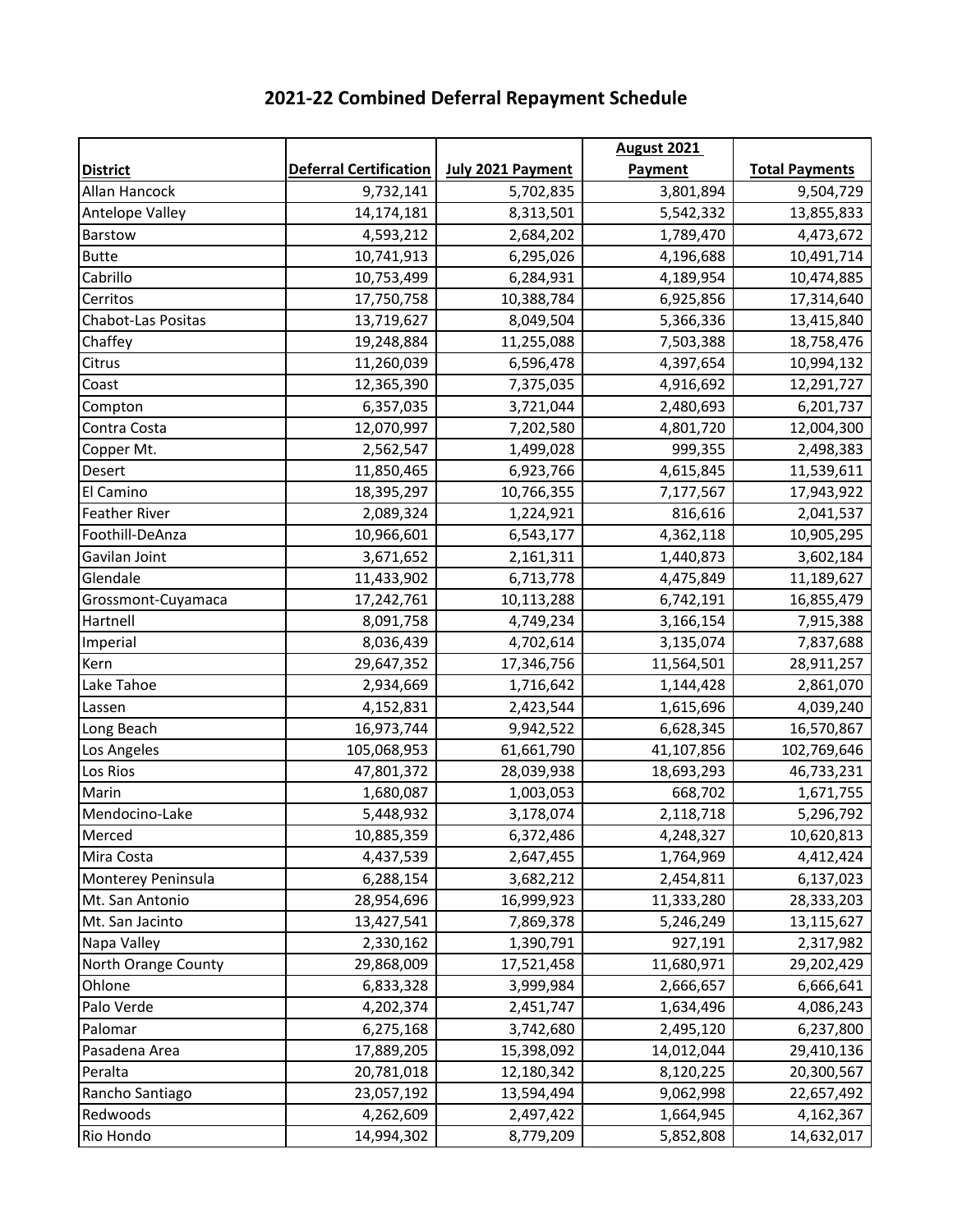|                            |                               |                   | <b>August 2021</b> |                       |
|----------------------------|-------------------------------|-------------------|--------------------|-----------------------|
| <b>District</b>            | <b>Deferral Certification</b> | July 2021 Payment | Payment            | <b>Total Payments</b> |
| Riverside                  | 30,015,176                    | 17,576,277        | 11,717,518         | 29,293,795            |
| San Bernardino             | 19,126,707                    | 11,207,553        | 7,471,701          | 18,679,254            |
| San Diego                  | 26,229,804                    | 15,500,325        | 10,333,550         | 25,833,875            |
| San Francisco              | 135,010                       | 78,051            | 52,036             | 130,087               |
| San Joaquin Delta          | 14,397,580                    | 8,432,460         | 5,621,640          | 14,054,100            |
| San Jose-Evergreen         | 4,957,143                     | 2,958,588         | 1,972,393          | 4,930,981             |
| San Luis Obispo            | 3,031,629                     | 1,807,725         | 1,205,150          | 3,012,875             |
| San Mateo                  | 6,970,217                     | 4,158,651         | 2,772,435          | 6,931,086             |
| Santa Barbara              | 11,672,437                    | 6,833,049         | 4,555,364          | 11,388,413            |
| Santa Clarita              | 11,522,632                    | 6,767,883         | 4,511,923          | 11,279,806            |
| Santa Monica               | 18,249,150                    | 14,300,034        | 12,678,310         | 26,978,344            |
| Sequoias                   | 11,991,971                    | 7,030,404         | 4,686,936          | 11,717,340            |
| Shasta-Tehama-Trinity      | 8,060,772                     | 4,715,094         | 3,143,396          | 7,858,490             |
| Sierra                     | 5,785,860                     | 3,451,455         | 2,300,966          | 5,752,421             |
| Siskiyou                   | 3,089,524                     | 1,802,916         | 1,201,943          | 3,004,859             |
| Solano                     | 7,763,691                     | 4,547,385         | 3,031,591          | 7,578,976             |
| Sonoma                     | 13,700,726                    | 8,037,804         | 5,358,534          | 13,396,338            |
| South Orange County        | 10,589,500                    | 6,322,671         | 4,215,112          | 10,537,783            |
| Southwestern               | 13,674,240                    | 8,022,900         | 5,348,596          | 13,371,496            |
| <b>State Center</b>        | 38,341,849                    | 22,437,504        | 14,958,336         | 37,395,840            |
| Ventura                    | 28,597,563                    | 16,723,512        | 11,149,009         | 27,872,521            |
| <b>Victor Valley</b>       | 4,108,875                     | 2,418,702         | 1,612,468          | 4,031,170             |
| West Hills                 | 8,649,891                     | 5,052,504         | 3,368,333          | 8,420,837             |
| West Kern                  | 5,025,254                     | 2,937,867         | 1,958,578          | 4,896,445             |
| <b>West Valley-Mission</b> | 4,935,757                     | 2,943,783         | 1,962,521          | 4,906,304             |
| Yosemite                   | 16,589,604                    | 9,724,002         | 6,482,667          | 16,206,669            |
| Yuba                       | 8,868,309                     | 5,199,816         | 3,466,547          | 8,666,363             |
| Total                      | 981,383,889                   | 584,695,387       | 396,688,502        | 981,383,889           |

# **2021-22 Combined Deferral Repayment Schedule**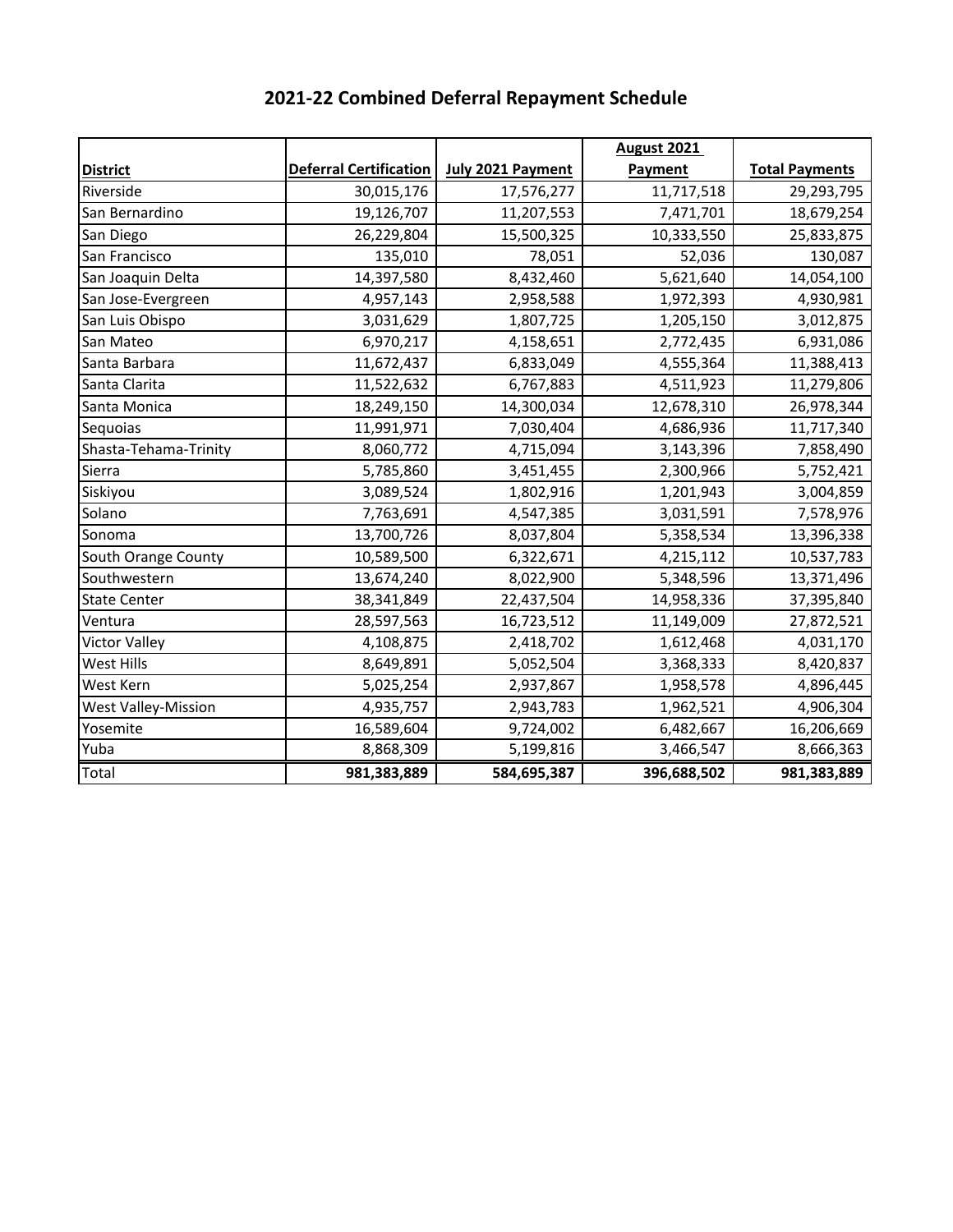### **2021-22 SCFF Deferral Repayment Schedule Prior Year Net Gen Adjustment**

|                      | <b>SCFF Deferral Certification (July</b> |                   |                        |                       | <b>Deferral</b> |           |         |
|----------------------|------------------------------------------|-------------------|------------------------|-----------------------|-----------------|-----------|---------|
|                      | P2 less amount paid through June         |                   | August 2021            |                       | over/under      |           |         |
| <b>District</b>      | 2021)                                    | July 2021 Payment | Payment                | <b>Total Payments</b> | payment         | July      | August  |
| Allan Hancock        | 6,237,084                                | 3,605,802         | 2,403,870              | 6,009,672             | 227,412         | 136,447   | 90,965  |
| Antelope Valley      | 8,731,133                                | 5,047,671         | 3,365,114              | 8,412,785             | 318,348         | 191,009   | 127,339 |
| Barstow              | 3,278,560                                | 1,895,412         | 1,263,608              | 3,159,020             | 119,540         | 71,724    | 47,816  |
| Butte                | 6,862,056                                | 3,967,113         | 2,644,744              | 6,611,857             | 250,199         | 150,119   | 100,080 |
| Cabrillo             | 7,641,381                                | 4,417,659         | 2,945,108              | 7,362,767             | 278,614         | 167,168   | 111,446 |
| Cerritos             | 11,961,154                               | 6,915,021         | 4,610,015              | 11,525,036            | 436,118         | 261,671   | 174,447 |
| Chabot-Las Positas   | 8,331,785                                | 4,816,800         | 3,211,198              | 8,027,998             | 303,787         | 182,272   | 121,515 |
| Chaffey              | 13,450,136                               | 7,775,838         | 5,183,890              | 12,959,728            | 490,408         | 294,245   | 196,163 |
| Citrus               | 7,292,883                                | 4,216,185         | 2,810,791              | 7,026,976             | 265,907         | 159,544   | 106,363 |
| Coast                | 2,020,305                                | 1,167,984         | 778,658                | 1,946,642             | 73,663          | 44,198    | 29,465  |
| Compton              | 4,259,267                                | 2,462,382         | $\overline{1,}641,587$ | 4,103,969             | 155,298         | 93,179    | 62,119  |
| Contra Costa         | 1,829,265                                | 1,057,542         | 705,026                | 1,762,568             | 66,697          | 40,018    | 26,679  |
| Copper Mt.           | 1,759,790                                | 1,017,375         | 678,251                | 1,695,626             | 64,164          | 38,498    | 25,666  |
| Desert               | 8,525,618                                | 4,928,859         | 3,285,905              | 8,214,764             | 310,854         | 186,512   | 124,342 |
| El Camino            | 12,379,598                               | 7,156,935         | 4,771,288              | 11,928,223            | 451,375         | 270,825   | 180,550 |
| <b>Feather River</b> | 1,310,624                                | 757,701           | 505,136                | 1,262,837             | 47,787          | 28,672    | 19,115  |
| Foothill-DeAnza      | 1,681,391                                | 972,051           | 648,034                | 1,620,085             | 61,306          | 36,784    | 24,522  |
| Gavilan Joint        | 1,905,264                                | 1,101,477         | 734,319                | 1,835,796             | 69,468          | 41,681    | 27,787  |
| Glendale             | 6,699,584                                | 3,873,186         | 2,582,123              | 6,455,309             | 244,275         | 146,565   | 97,710  |
| Grossmont-Cuyamaca   | 10,621,761                               | 6,140,688         | 4,093,791              | 10,234,479            | 387,282         | 232,369   | 154,913 |
| Hartnell             | 4,837,203                                | 2,796,501         | 1,864,332              | 4,660,833             | 176,370         | 105,822   | 70,548  |
| Imperial             | 5,451,036                                | 3,151,371         | 2,100,914              | 5,252,285             | 198,751         | 119,251   | 79,500  |
| Kern                 | 20,188,443                               | 11,671,410        | 7,780,938              | 19,452,348            | 736,095         | 441,657   | 294,438 |
| Lake Tahoe           | 2,018,554                                | 1,166,973         | 777,982                | 1,944,955             | 73,599          | 44,159    | 29,440  |
| Lassen               | 3,115,401                                | 1,801,086         | 1,200,724              | 3,001,810             | 113,591         | 68,155    | 45,436  |
| Long Beach           | 11,049,455                               | 6,387,948         | 4,258,630              | 10,646,578            | 402,877         | 241,726   | 161,151 |
| Los Angeles          | 63,061,730                               | 36,457,455        | 24,304,968             | 60,762,423            | 2,299,307       | 1,379,584 | 919,723 |
| Los Rios             | 29,295,263                               | 16,936,272        | 11,290,850             | 28,227,122            | 1,068,141       | 640,885   | 427,256 |
| Marin                | 228,521                                  | 132,114           | 88,075                 | 220,189               | 8,332           | 4,999     | 3,333   |
| Mendocino-Lake       | 4,172,662                                | 2,412,312         | 1,608,210              | 4,020,522             | 152,140         | 91,284    | 60,856  |
| Merced               | 7,255,547                                | 4,194,600         | 2,796,401              | 6,991,001             | 264,546         | 158,728   | 105,818 |
| Mira Costa           | 688,813                                  | 398,220           | 265,478                | 663,698               | 25,115          | 15,069    | 10,046  |
| Monterey Peninsula   | 4,144,988                                | 2,396,313         | 1,597,544              | 3,993,857             | 151,131         | 90,679    | 60,452  |
| Mt. San Antonio      | 17,045,327                               | 9,854,301         | 6,569,533              | 16,423,834            | 621,493         | 372,896   | 248,597 |
| Mt. San Jacinto      | 8,554,683                                | 4,945,662         | 3,297,107              | 8,242,769             | 311,914         | 187,148   | 124,766 |
| Napa Valley          | 334,044                                  | 193,119           | 128,745                | 321,864               | 12,180          | 7,308     | 4,872   |
| North Orange County  | 18,254,474                               | 10,553,337        | 7,035,557              | 17,588,894            | 665,580         | 399,348   | 266,232 |
| Ohlone               | 4,571,629                                | 2,642,964         | 1,761,978              | 4,404,942             | 166,687         | 100,012   | 66,675  |
| Palo Verde           | 3,185,041                                | 1,841,346         | 1,227,564              | 3,068,910             | 116,131         | 69,679    | 46,452  |
| Palomar              | 1,024,865                                | 592,497           | 395,000                | 987,497               | 37,368          | 22,421    | 14,947  |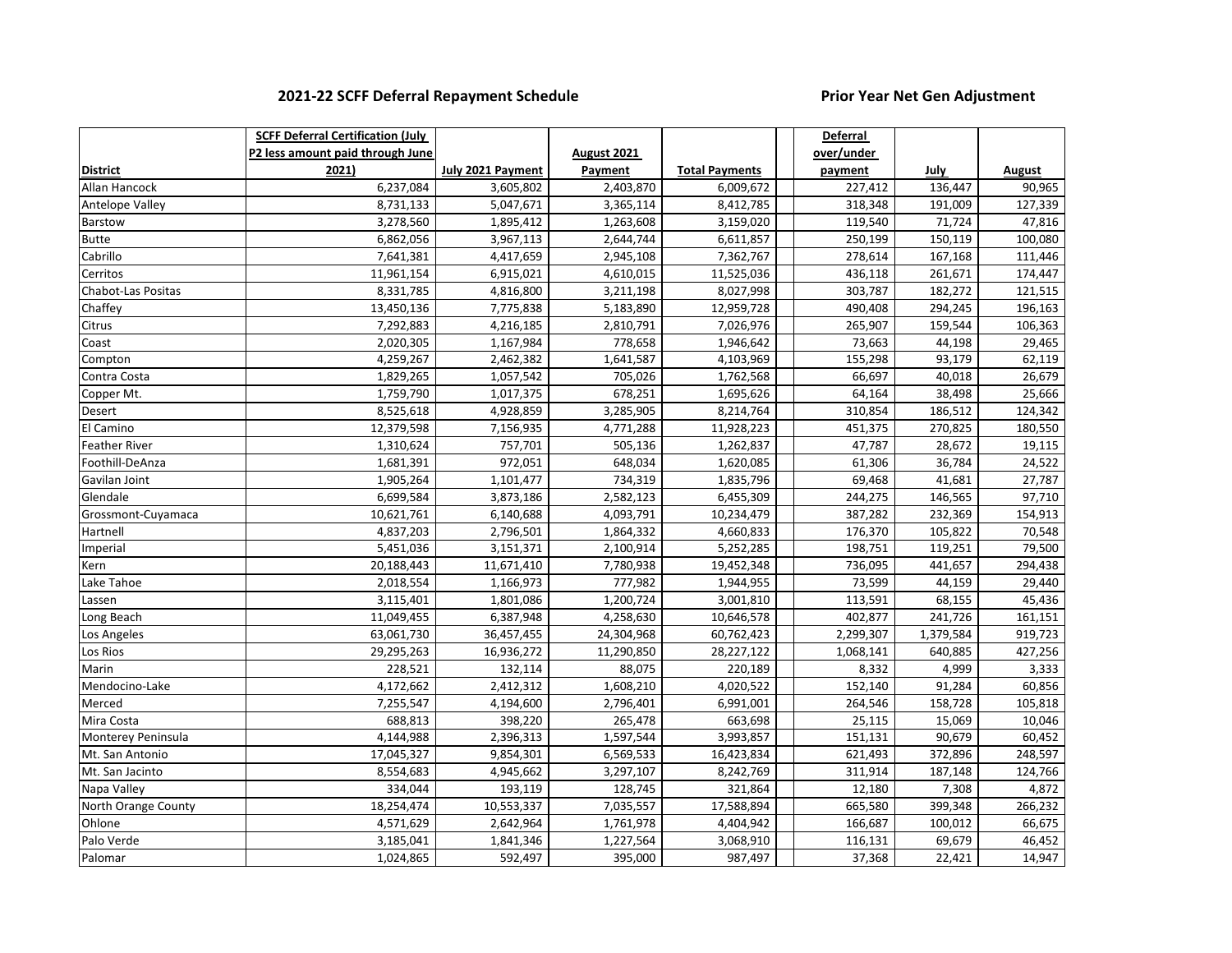### **2021-22 SCFF Deferral Repayment Schedule Prior Year Net Gen Adjustment**

|                            | <b>SCFF Deferral Certification (July</b> |                   |             |                       | <b>Deferral</b> |             |              |
|----------------------------|------------------------------------------|-------------------|-------------|-----------------------|-----------------|-------------|--------------|
|                            | P2 less amount paid through June         |                   | August 2021 |                       | over/under      |             |              |
| <b>District</b>            | 2021)                                    | July 2021 Payment | Payment     | <b>Total Payments</b> | payment         | July        | August       |
| Pasadena Area              | 10,958,965                               | 11,239,948        | 11,239,948  | 22,479,896            | (11,520,931)    | (6,912,559) | (4,608,372)  |
| Peralta                    | 13,177,039                               | 7,617,954         | 5,078,634   | 12,696,588            | 480,451         | 288,271     | 192,180      |
| Rancho Santiago            | 10,962,345                               | 6,337,587         | 4,225,058   | 10,562,645            | 399,700         | 239,820     | 159,880      |
| Redwoods                   | 2,749,281                                | 1,589,424         | 1,059,615   | 2,649,039             | 100,242         | 60,145      | 40,097       |
| Rio Hondo                  | 9,936,181                                | 5,744,337         | 3,829,559   | 9,573,896             | 362,285         | 217,371     | 144,914      |
| Riverside                  | 19,784,879                               | 11,438,100        | 7,625,398   | 19,063,498            | 721,381         | 432,829     | 288,552      |
| San Bernardino             | 12,272,028                               | 7,094,745         | 4,729,830   | 11,824,575            | 447,453         | 268,472     | 178,981      |
| San Diego                  | 10,858,900                               | 6,277,782         | 4,185,189   | 10,462,971            | 395,929         | 237,557     | 158,372      |
| San Francisco              | 135,010                                  | 78,051            | 52,036      | 130,087               | 4,923           | 2,954       | 1,969        |
| San Joaquin Delta          | 9,420,409                                | 5,446,158         | 3,630,771   | 9,076,929             | 343,480         | 206,088     | 137,392      |
| San Jose-Evergreen         | 717,521                                  | 414,816           | 276,543     | 691,359               | 26,162          | 15,697      | 10,465       |
| San Luis Obispo            | 514,355                                  | 297,360           | 198,241     | 495,601               | 18,754          | 11,252      | 7,502        |
| San Mateo                  | 1,073,225                                | 620,457           | 413,637     | 1,034,094             | 39,131          | 23,479      | 15,652       |
| Santa Barbara              | 7,789,769                                | 4,503,447         | 3,002,298   | 7,505,745             | 284,024         | 170,414     | 113,610      |
| Santa Clarita              | 6,659,846                                | 3,850,212         | 2,566,808   | 6,417,020             | 242,826         | 145,696     | 97,130       |
| Santa Monica               | 10,140,542                               | 9,434,868         | 9,434,868   | 18,869,736            | (8,729,194)     | (5,237,516) | (3,491,678)  |
| Seguoias                   | 7,532,128                                | 4,354,497         | 2,903,000   | 7,257,497             | 274,631         | 164,779     | 109,852      |
| Shasta-Tehama-Trinity      | 5,547,856                                | 3,207,345         | 2,138,229   | 5,345,574             | 202,282         | 121,369     | 80,913       |
| Sierra                     | 917,122                                  | 530,211           | 353,472     | 883,683               | 33,439          | 20,063      | 13,376       |
| Siskiyou                   | 2,322,063                                | 1,342,440         | 894,958     | 2,237,398             | 84,665          | 50,799      | 33,866       |
| Solano                     | 5,066,080                                | 2,928,819         | 1,952,546   | 4,881,365             | 184,715         | 110,829     | 73,886       |
| Sonoma                     | 8,348,262                                | 4,826,325         | 3,217,549   | 8,043,874             | 304,388         | 182,633     | 121,755      |
| South Orange County        | 1,418,405                                | 820,014           | 546,674     | 1,366,688             | 51,717          | 31,030      | 20,687       |
| Southwestern               | 8,303,187                                | 4,800,267         | 3,200,176   | 8,000,443             | 302,744         | 181,646     | 121,098      |
| <b>State Center</b>        | 25,945,612                               | 14,999,763        | 9,999,840   | 24,999,603            | 946,009         | 567,605     | 378,404      |
| Ventura                    | 19,885,304                               | 11,496,156        | 7,664,106   | 19,160,262            | 725,042         | 435,025     | 290,017      |
| <b>Victor Valley</b>       | 2,131,174                                | 1,232,082         | 821,387     | 2,053,469             | 77,705          | 46,623      | 31,082       |
| <b>West Hills</b>          | 6,282,113                                | 3,631,836         | 2,421,223   | 6,053,059             | 229,054         | 137,432     | 91,622       |
| <b>West Kern</b>           | 3,532,753                                | 2,042,367         | 1,361,577   | 3,403,944             | 128,809         | 77,285      | 51,524       |
| <b>West Valley-Mission</b> | 807,792                                  | 467,004           | 311,335     | 778,339               | 29,453          | 17,672      | 11,781       |
| Yosemite                   | 10,502,543                               | 6,071,766         | 4,047,842   | 10,119,608            | 382,935         | 229,761     | 153,174      |
| Yuba                       | 5,538,658                                | 3,202,026         | 2,134,686   | 5,336,712             | 201,946         | 121,168     | 80,778       |
| Total                      | 576,487,665                              | 341,757,646       | 234,730,019 | 576,487,665           |                 | (1)         | $\mathbf{1}$ |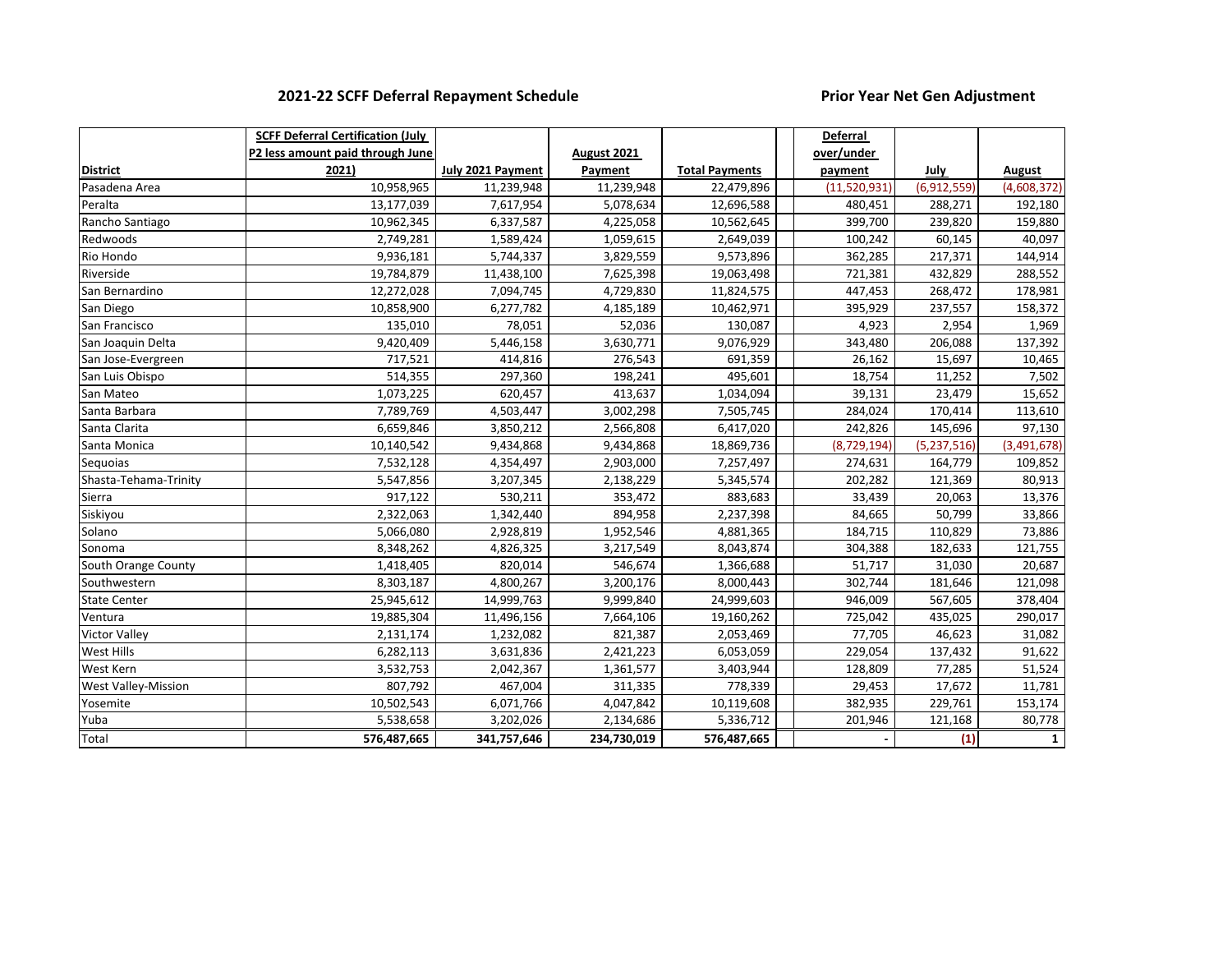| 2021-22 SEAP Deferral Repayment Schedule |
|------------------------------------------|
|                                          |

|                      | <b>SEAP Deferral</b> |                   | <b>August 2021</b> |                       |
|----------------------|----------------------|-------------------|--------------------|-----------------------|
| <b>District</b>      | <b>Certification</b> | July 2021 Payment | Payment            | <b>Total Payments</b> |
| Allan Hancock        | 3,495,057            | 2,097,033         | 1,398,024          | 3,495,057             |
| Antelope Valley      | 5,443,048            | 3,265,830         | 2,177,218          | 5,443,048             |
| Barstow              | 1,314,652            | 788,790           | 525,862            | 1,314,652             |
| <b>Butte</b>         | 3,879,857            | 2,327,913         | 1,551,944          | 3,879,857             |
| Cabrillo             | 3,112,118            | 1,867,272         | 1,244,846          | 3,112,118             |
| Cerritos             | 5,789,604            | 3,473,763         | 2,315,841          | 5,789,604             |
| Chabot-Las Positas   | 5,387,842            | 3,232,704         | 2,155,138          | 5,387,842             |
| Chaffey              | 5,798,748            | 3,479,250         | 2,319,498          | 5,798,748             |
| Citrus               | 3,967,156            | 2,380,293         | 1,586,863          | 3,967,156             |
| Coast                | 10,345,085           | 6,207,051         | 4,138,034          | 10,345,085            |
| Compton              | 2,097,768            | 1,258,662         | 839,106            | 2,097,768             |
| Contra Costa         | 10,241,732           | 6,145,038         | 4,096,694          | 10,241,732            |
| Copper Mt.           | 802,757              | 481,653           | 321,104            | 802,757               |
| Desert               | 3,324,847            | 1,994,907         | 1,329,940          | 3,324,847             |
| El Camino            | 6,015,699            | 3,609,420         | 2,406,279          | 6,015,699             |
| <b>Feather River</b> | 778,700              | 467,220           | 311,480            | 778,700               |
| Foothill-DeAnza      | 9,285,210            | 5,571,126         | 3,714,084          | 9,285,210             |
| Gavilan Joint        | 1,766,388            | 1,059,834         | 706,554            | 1,766,388             |
| Glendale             | 4,734,318            | 2,840,592         | 1,893,726          | 4,734,318             |
| Grossmont-Cuyamaca   | 6,621,000            | 3,972,600         | 2,648,400          | 6,621,000             |
| Hartnell             | 3,254,555            | 1,952,733         | 1,301,822          | 3,254,555             |
| Imperial             | 2,585,403            | 1,551,243         | 1,034,160          | 2,585,403             |
| Kern                 | 9,458,909            | 5,675,346         | 3,783,563          | 9,458,909             |
| Lake Tahoe           | 916,115              | 549,669           | 366,446            | 916,115               |
| Lassen               | 1,037,430            | 622,458           | 414,972            | 1,037,430             |
| Long Beach           | 5,924,289            | 3,554,574         | 2,369,715          | 5,924,289             |
| Los Angeles          | 42,007,223           | 25,204,335        | 16,802,888         | 42,007,223            |
| Los Rios             | 18,506,109           | 11,103,666        | 7,402,443          | 18,506,109            |
| Marin                | 1,451,566            | 870,939           | 580,627            | 1,451,566             |
| Mendocino-Lake       | 1,276,270            | 765,762           | 510,508            | 1,276,270             |
| Merced               | 3,629,812            | 2,177,886         | 1,451,926          | 3,629,812             |
| Mira Costa           | 3,748,726            | 2,249,235         | 1,499,491          | 3,748,726             |
| Monterey Peninsula   | 2,143,166            | 1,285,899         | 857,267            | 2,143,166             |
| Mt. San Antonio      | 11,909,369           | 7,145,622         | 4,763,747          | 11,909,369            |
| Mt. San Jacinto      | 4,872,858            | 2,923,716         | 1,949,142          | 4,872,858             |
| Napa Valley          | 1,996,118            | 1,197,672         | 798,446            | 1,996,118             |
| North Orange County  | 11,613,535           | 6,968,121         | 4,645,414          | 11,613,535            |
| Ohlone               | 2,261,699            | 1,357,020         | 904,679            | 2,261,699             |
| Palo Verde           | 1,017,333            | 610,401           | 406,932            | 1,017,333             |
| Palomar              | 5,250,303            | 3,150,183         | 2,100,120          | 5,250,303             |
| Pasadena Area        | 6,930,240            | 4,158,144         | 2,772,096          | 6,930,240             |
| Peralta              | 7,603,979            | 4,562,388         | 3,041,591          | 7,603,979             |
| Rancho Santiago      | 12,094,847           | 7,256,907         | 4,837,940          | 12,094,847            |
| Redwoods             | 1,513,328            | 907,998           | 605,330            | 1,513,328             |
| Rio Hondo            | 5,058,121            | 3,034,872         | 2,023,249          | 5,058,121             |
| Riverside            | 10,230,297           | 6,138,177         | 4,092,120          | 10,230,297            |
| San Bernardino       | 6,854,679            | 4,112,808         | 2,741,871          | 6,854,679             |
| San Diego            | 15,370,904           | 9,222,543         | 6,148,361          | 15,370,904            |